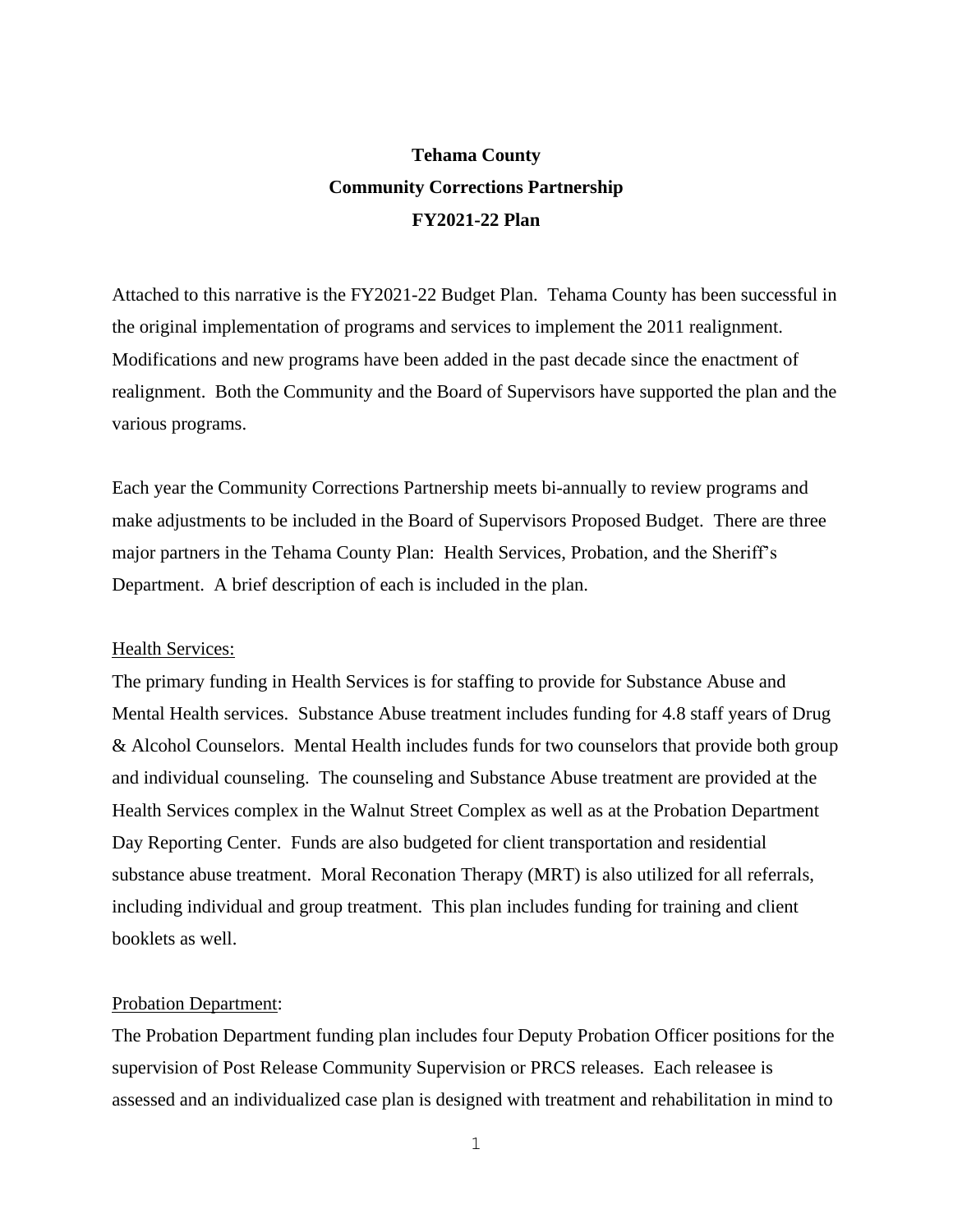support criminogenic needs as part of evidence-based practices. In addition, there are four Correctional Counselors and a supervisor that supervise crews of jail releasees on alternative custody supervision including community-based contractors teaching job skills such as wood working, welding, landscaping, bike, and auto repair. The Sheriff's office is a partner in this activity. The Probation Department has also leased a 32-room motel and has operated as a transitional housing unit for an average population of 22 individuals. The transitional housing is utilized by offenders from Health Services, the Sheriff's Office, Probation and Parole. There are funds in this plan to continue leasing the facility and contracting for support services.

#### Sheriff's Office:

The FY2021-22 plan for the Sheriff's Office includes ongoing staffing in the jail to support the alternative custody program. There are four deputies and one sergeant position. In addition, there are another four positions (2 Deputies and 2 Correctional Deputies) that supervise and operate the Alternate Custody Program. Based on a projected estimate of age and need of the change in population of the local jail, AB109 also funds 1.9 staff years of Jail Nursing Staff. The Sheriff's Office will also continue to support the Antelope Garden Center, a program to teach inmates on alternative custody programs to grow food that is given to the Senior Nutrition Program and a homeless program, Poor and the Homeless (PATH). The Probation Department, Day Reporting Center, Health Services group therapy services, the Antelope Garden Center and the Sheriff's Inmate Operated Vehicle Maintenance Facility are all on the same campus. The FY2021-22 budget for the Sheriff's Auto Shop includes an adjustment by adding an additional position to assist in the instruction and supervision of inmates assigned to work at the facility. The auto shop supports and maintains vehicles for the Sheriff's Office, Probation, District Attorney's Office and the two local Police Departments.

This plan was discussed, and modifications made at the April 2021 meeting of the Community Corrections Partnership. The financial plan was then included in the proposed and then adopted FY 2021-22 budgets.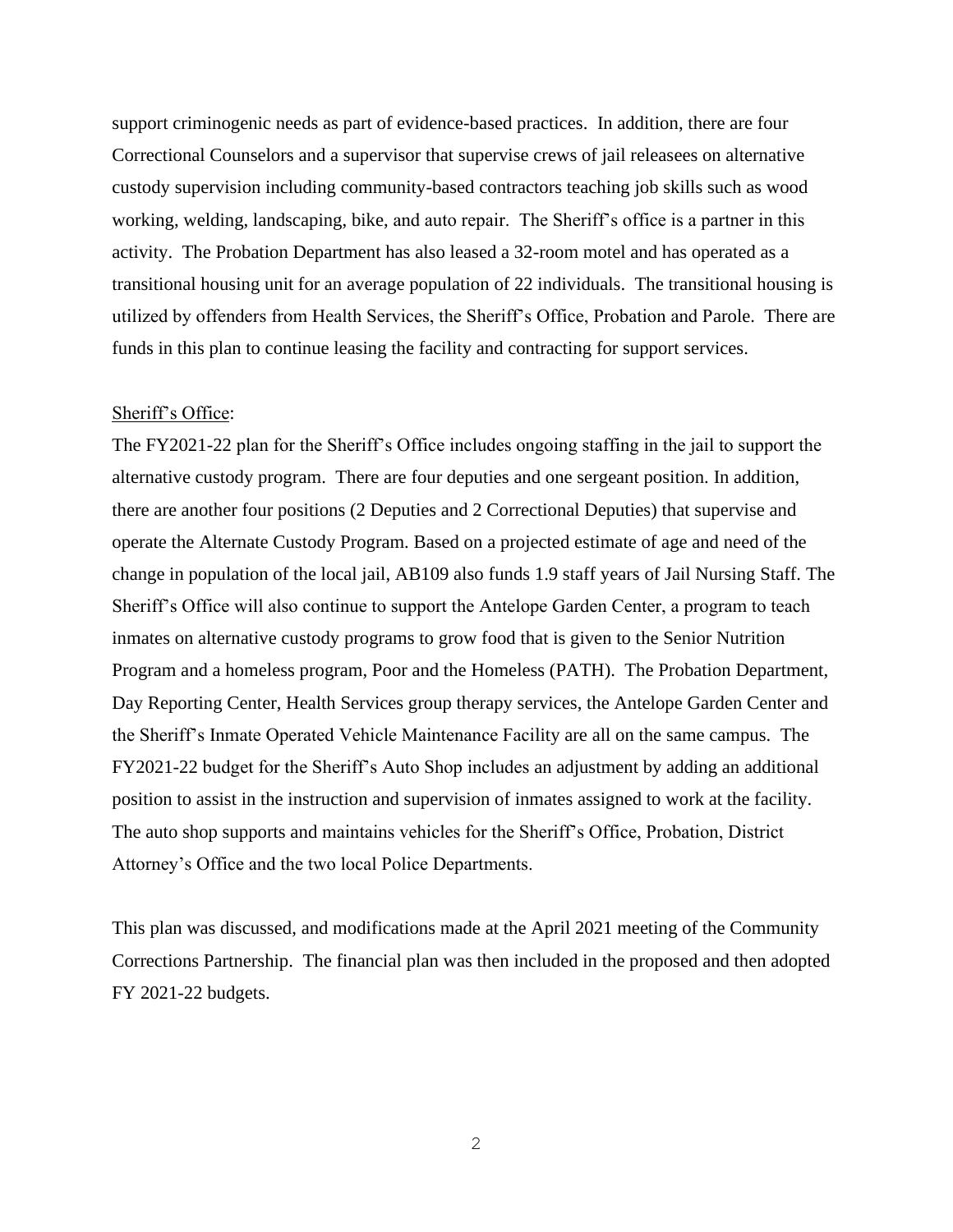# **Goals/Objectives/Outcomes for Fiscal Year 2021-2022**

*The Day Reporting Center (DRC)* provides intensive community supervision and services to high-risk offenders and houses our work release program. We collaborate with law enforcement, behavioral health services, and community organizations to provide effective services and programs for our offenders. Our goal is to reduce offender re-arrest by providing pre-trial services monitoring, re-entry assistance, treatment programs, and by holding offenders accountable.

# Goals:

- Assist with supervision of work release inmates to free up limited jail bed space
- Transition offenders from jail custody to probation supervision

### Objectives:

- Assess DRC participants for rehabilitation programming
- Utilize the work program as an intermediate sanction reducing jail sanctions and court violations
- Provide collaborative supervision and reintegration from jail custody back into the community
- Ensure offender's safe and productive prosocial activity during their initial release from custody
- Provide structured location for participants to "give back" to their community through community service, inmate work program while addressing criminogenic needs
- Work with additional community based organizations to develop added programming to meet needs of participants (i.e., adult education, life skills, etc.)
- Evaluate programming ensuring effectiveness meets needs of participants

# Outcome Measures:

- Supplement local and state work crew needs as well as assisting nonprofit community based organizations saving on both infrastructure and salary costs while supporting the community in which the offenders are supervised
- Ensure offenders who are assessed and in need of rehabilitative programming are assigned to those programs through the DRC, reducing recidivism and transition from custody to out of custody supervision
- Lower rates of relapse and absconding from participants in the DRC versus those released directly from jail to the community without supervision

*AB109 Supervision* is a high risk field unit in charge of offenders who were categorized under AB 109 legislation. This legislation decriminalized approximately 60 crimes and reclassified them making them ineligible for housing in state prison. This unit monitors post release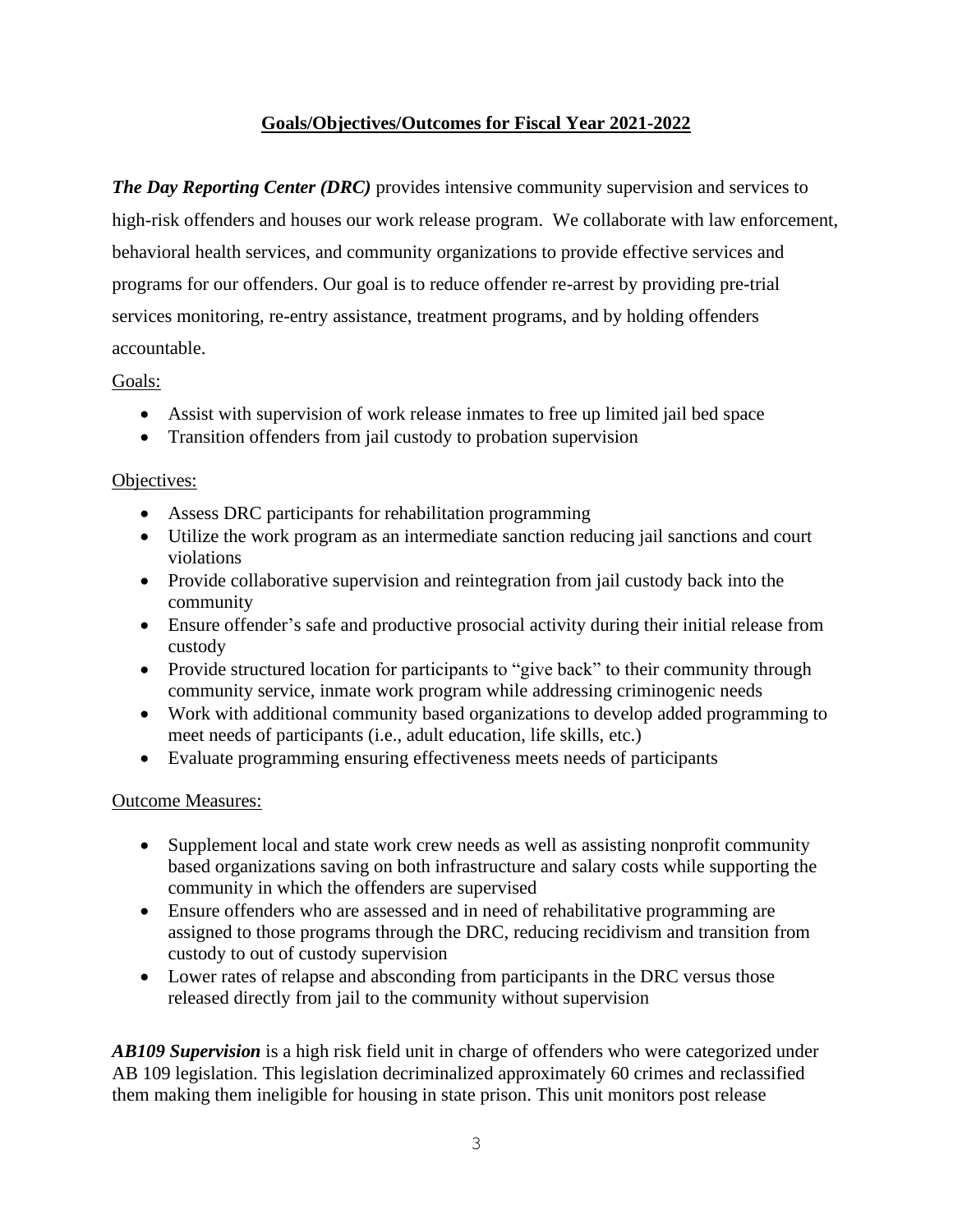community supervision offenders and offenders who are placed on mandatory supervision per 1170(h) of the California Penal Code.

# Goals:

- Supervise high risk offenders, recently released offenders from state and local prison
- Assess offender's criminogenic needs through a CAIS risk/needs assessment
- Maintain public safety

# Objectives:

- Assess all offenders for mental health/drug and alcohol programming
- Manage high risk offenders through increased supervision standards including random drug testing, home/field compliance checks, and office visits utilizing evidence based practices
- Refer offenders to case management and rehabilitation programming through the DRC
- Increased job readiness by referring offenders to job training center programs and Shasta College Step-Up program
- Utilize GPS/alcohol monitors and DRC work for intermediate sanctions
- Work with jail staff to identify and utilize alternative custody opportunities through the DRC to free up jail bed space as needed
- Work with partner agencies to provide increase supervision and collaborative solutions to offender violations

# Outcome Measures:

- Successful completion of PRCS and Mandatory Supervision offenders
- Reduce recidivism
- Increase number of offenders transitioning out of supervision with employment and housing
- Decrease negative contact related to offenders and outside partner agencies
- Successful completion of rehabilitation programming and job training

*Woodshop/Metal Shop/Welding Program* offers skill-based learning opportunities for offenders, while providing public service to our community. Our work sites include non-profit agencies, a cabinet shop, a metal shop, a welding shop, a bike repair shop, an auto shop, and a garden.

# Goals:

• Work in collaboration with the DRC to train offenders and provide them with specific skills related to wood working, construction welding, metal work, bike, and automotive repair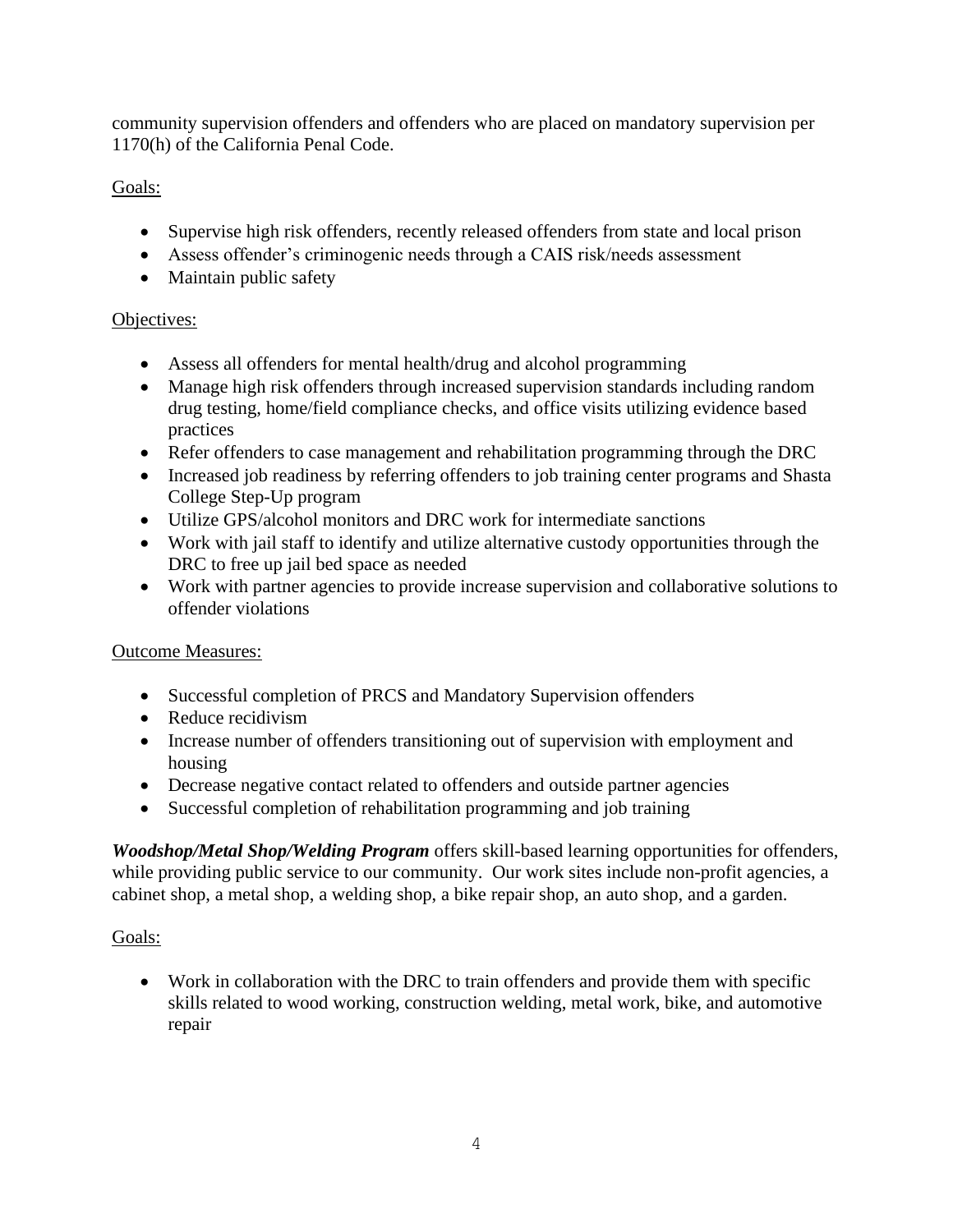# Objectives:

- Provide a structured location for participants to "give back" to their community through both community service and the inmate work program while addressing criminogenic needs
- Job Skills/Training
- Work Release/Community Service
- Certification/Career Opportunities
- Provide participants with job skills and work history to assist in transition to full and part time work

# Outcome Measures:

- Successfully transition participants into part and full time work
- Reduce recidivism by providing participants with real-world job skills allowing them to obtain employment

*Sportsman Lodge* is a sober transitional housing facility with a capacity of thirty-six beds for male and female offenders on probation, parole, and the Sheriff's work release program. Strict rules and expectations offer residents of limited means the chance to apply them to their own improvement, to move from homelessness to self-sufficiency, from addiction to sobriety and from dependency to earning one's livelihood. Residents can stay at the Lodge for a maximum of four months. All residents are subject to random drug testing and room searches to ensure compliance and a sober living environment. The Probation Department oversees facility management and offender compliance for work programs and treatment groups 24/7. If not already gainfully employed, residents must participate in a work program offered at the Day Reporting Center, participate in a treatment program, or productively search for a job. Residents can stay at the Lodge free of cost giving them a chance to save money from their earnings and improve their financial situation. Residents are given a chance to restore their lives, secure housing and be a productive member of society.

# Goals:

- Reduce homelessness in Tehama County for those under the supervision of Probation, Tehama County Sheriff Office, and State Parole
- Give offenders from out of the area clean and sober transitional housing opportunities while they complete their sentence or term of supervision

### Objectives:

- Increase supervision of habitual offenders
- Establish rental history for offenders to transition into their own housing
- Provide a clean and sober living environment for those transitioning out of custody and back into the community
- Case management and rehabilitation programming through the DRC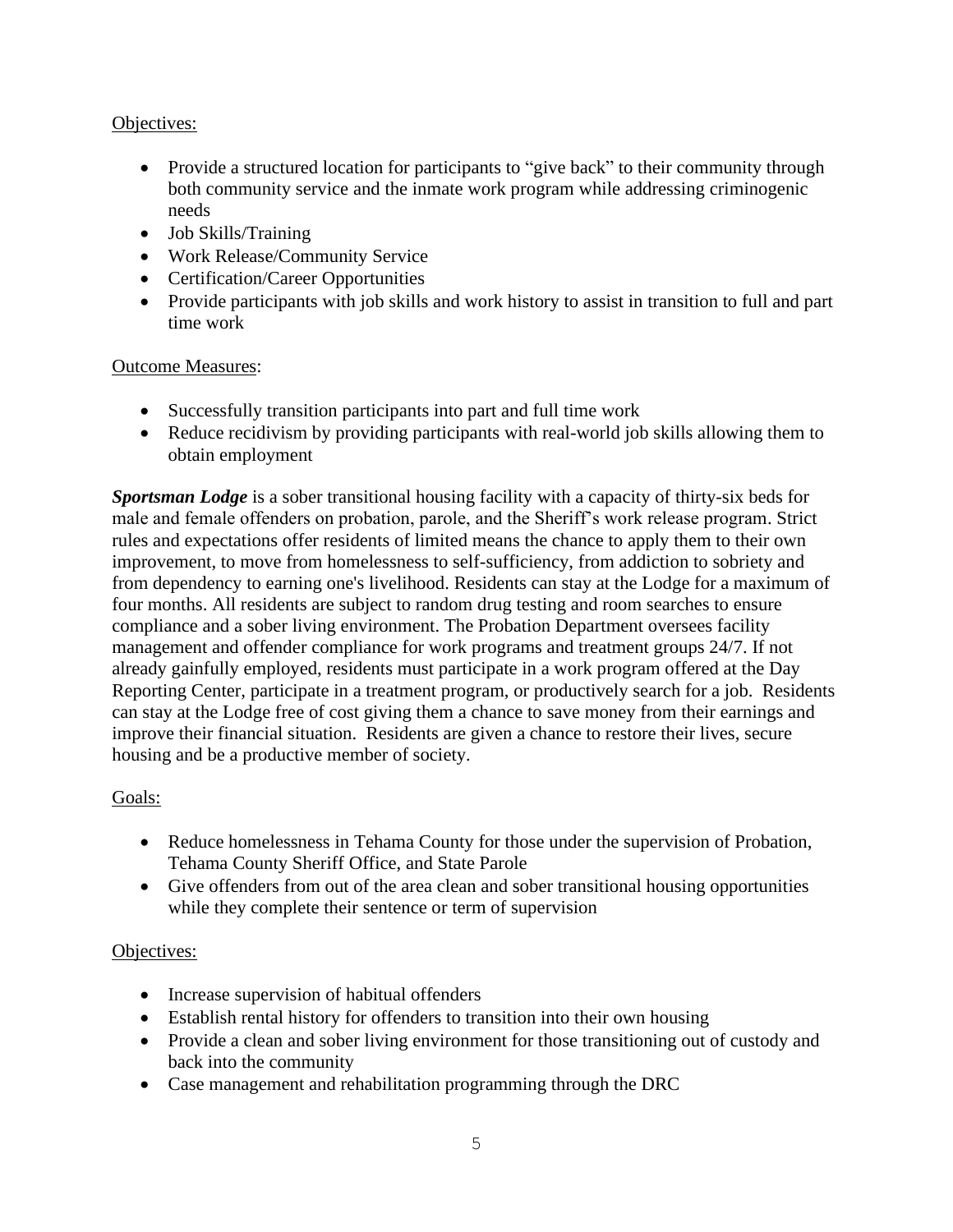• Temporary housing as a form of an intermediate sanction for those who cannot maintain a clean and sober lifestyle, have trouble with attending rehabilitation programming and or appointments

# Outcome Measures:

- Maintain a clean and sober lifestyle
- Secure housing and employment upon transition out of the lodge
- Reduce recidivism and absconding status of offenders